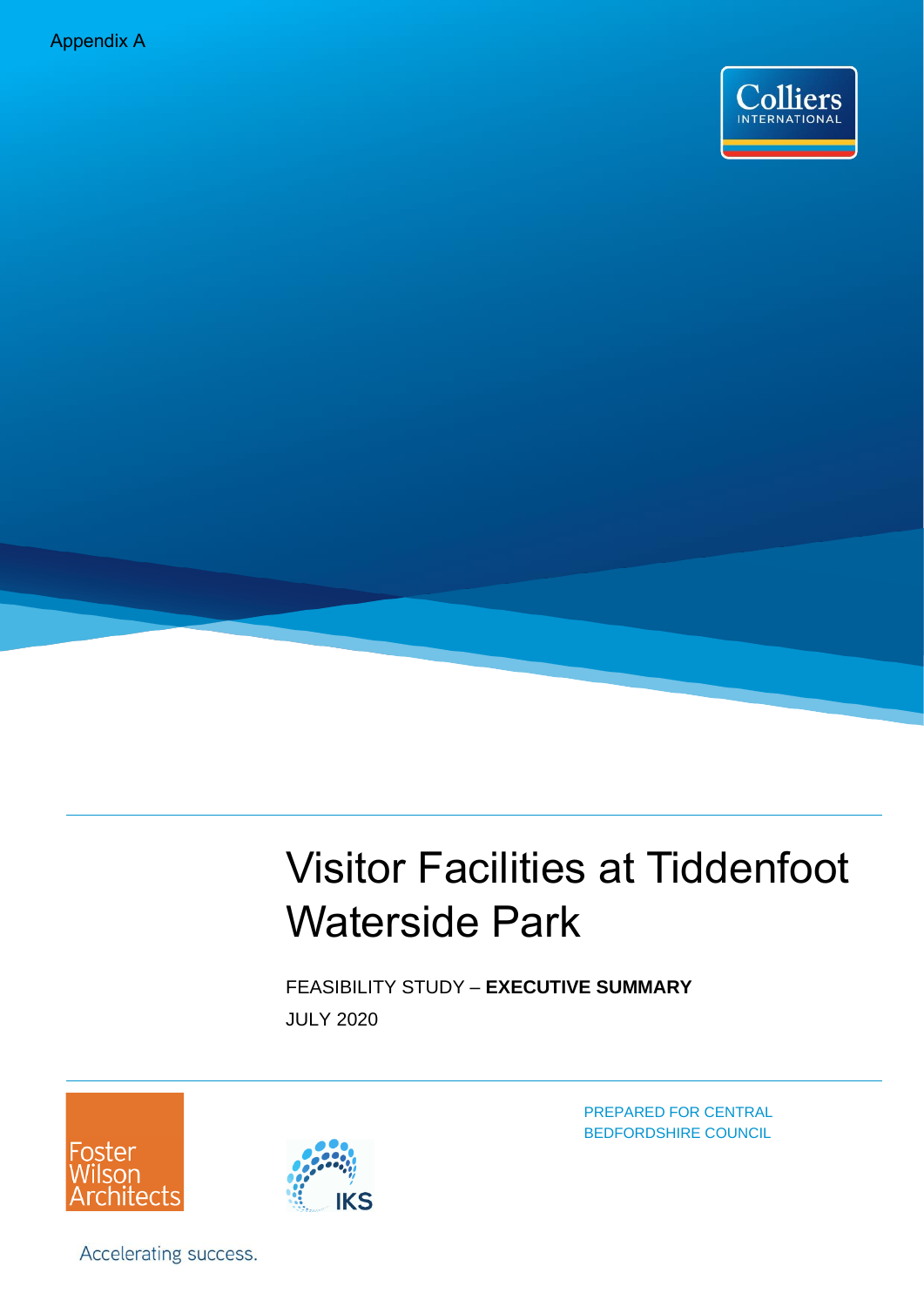

#### **COLLIERS INTERNATIONAL PROPERTY CONSULTANTS LIMITED**

Trading Name: Colliers International Colliers International Property Advisers UK LLP. Limited Liability Partnership registered in England and Wales no. OC385143 Registered office: 50 George St London W1U 7DY

Tel: +44 20 7935 4499 **www.colliers.com/uk**

[david.geddes@colliers.com](mailto:david.geddes@colliers.com) Tel: +44 020 7344 6582

| Version Control      |                                                                   |
|----------------------|-------------------------------------------------------------------|
| Filename/Document ID | Options for Tiddenfoot Waterside Park EXEC SUMMARY<br>020720.docx |
| Last Saved           | 09 July 2020                                                      |
| Owner                | David Geddes                                                      |

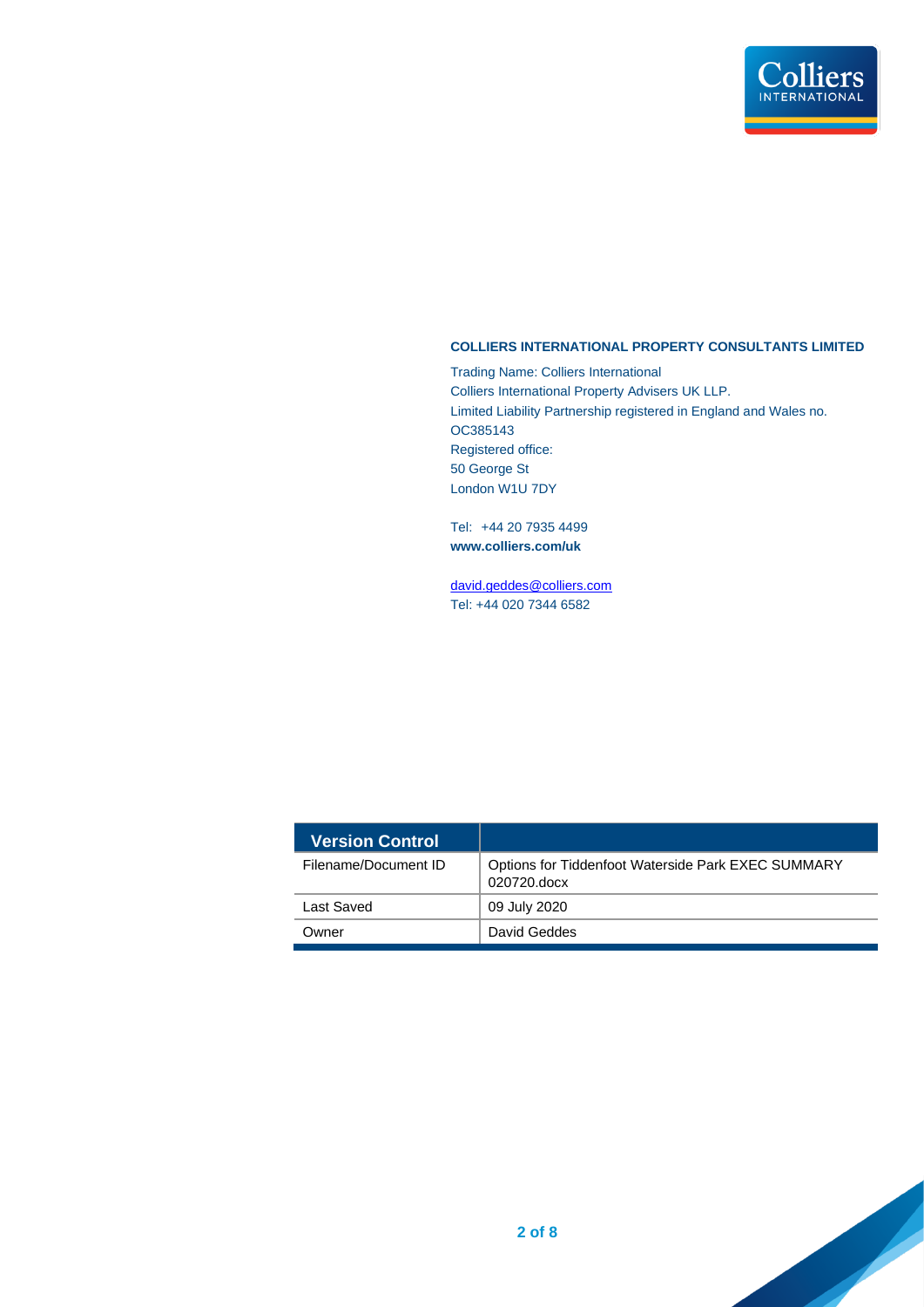options for tiddenfoot waterside park exec summary 020720.docx/2020-07-09 17:21



### INTRODUCTION

This is a summary of a report, produced for Central Bedfordshire Council (CBC), that considers options for what might be done at Tiddenfoot Waterside Park to provide better visitor facilities, especially in terms of toilets, café and community facilities. The work was done by Foster Wilson architects, Colliers (business planners) and IKS cost consultants. A draft report was issued in April 2020. It was then revised to add more detail of an option considered to have most potential. An **architectural report** by Foster Wilson and **cost estimates** by IKS have been issued separately in addition to the **full version** of this report.

### **CONTEXT**

Analysis of the context, which included an informative survey of local people, ascertained the following:

- There is a good, family-orientated market for the park, with about 1,650 people living within 10 minute walk and 48,000 within 10 minute drive. Two neighbouring schools, with 1,900 students between them, are likely to generate business for café and community facilities from parents and children.
- The park is predominantly a local facility and is likely to remain that way even with planned expansion. It attracts people from all over Leighton-Linslade, however, and is a valued recreational resource.
- Dog walking is a main reason to visit, and a substantial number of dog owners are frequent visitors. A café should be dog friendly. An area where dogs can roam leash-free would be helpful. Dog mess is an irritation to many visitors.
- People otherwise mainly visit for walking, socialising and something to do. The number of visitors is not known, but the 275 people who responded to the survey (representing 0.7 % of the population within 10 minute drive) probably account for about 25,000 visits a year, so it is likely to be a quite substantial number.
- The survey showed high support for a café. One is likely to attract a substantial number of additional visits if the offer is of good quality.
- About 25 respondents to the survey indicated an interest in running activities of different sorts at Tiddenfoot if there was appropriate space to hire. Activities they mentioned were: performing arts workshops for disabled, children's soft play group, relaxation training, painting classes, pottery classes, sewing and embroidering, photography, health services support meetings, safe socialising space for pre-teens, baby group for twins, music recording, environmental awareness meetings, dancing lessons, pilates, yoga, language lessons, cycle rental, crazy golf, dodgeball, dog day-care, blacksmith.
- Two organisations responding to the survey indicated interest in running an entire community-orientated facility. Others expressed interest in running a café.
- One idea with potential that emerged from the survey was "Repair Café". That is a concept, with increasing popularity worldwide, of providing equipment and expertise, via volunteers, to enable people to repair things they own.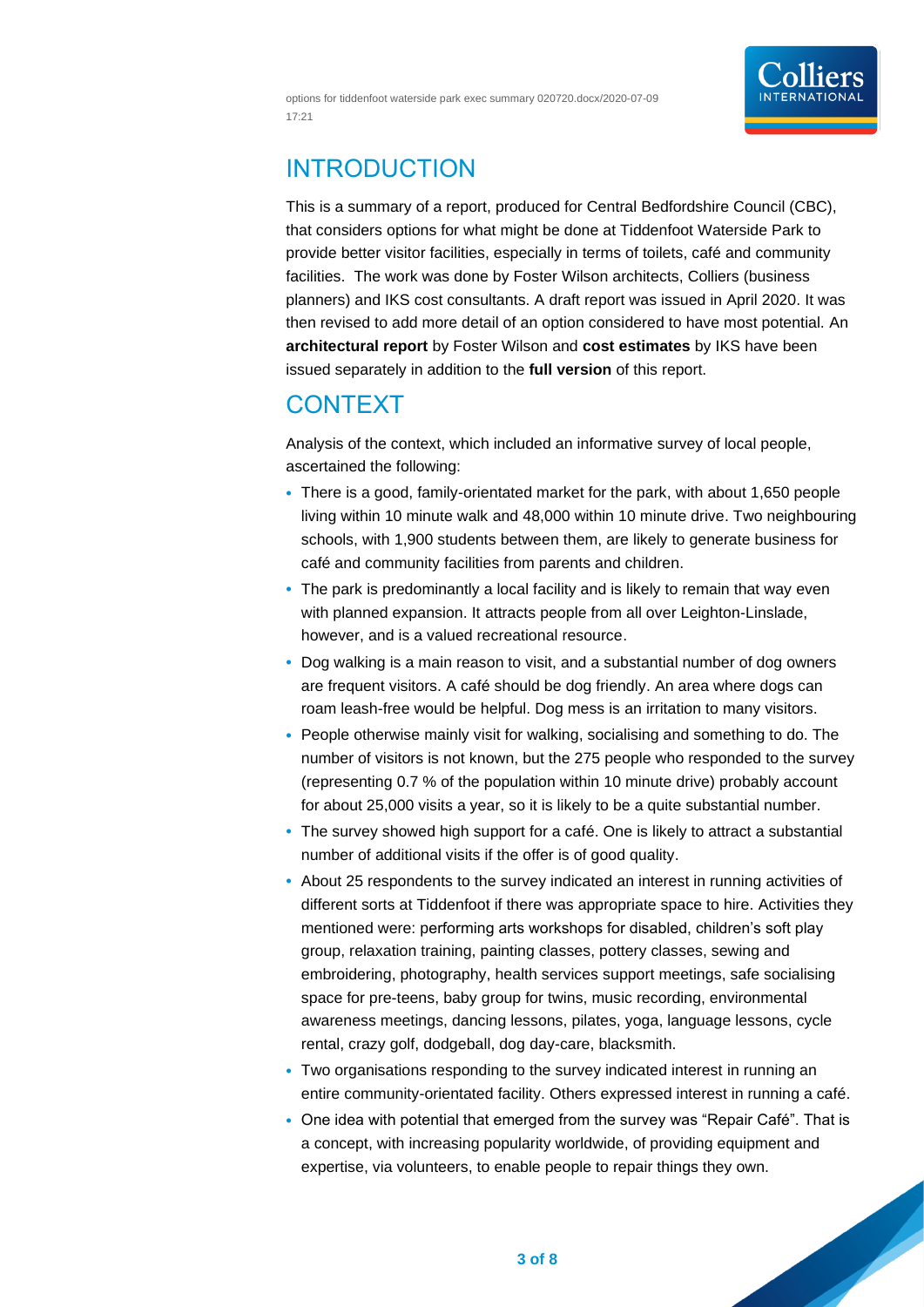

options for tiddenfoot waterside park exec summary 020720.docx/2020-07-09 17:21

## **OPTIONS**

Three main options for what might be done were explored in the draft report, with variations under each.

#### **OPTIONS 1 – REBUILDING BLACKBARNS STABLE BLOCK**

The first is rebuilding Blackbarns stable block (a better option than reconstructing the existing building) to provide a café and range of other of spaces around an attractive courtyard.

#### **Figure 1: Indication of what the facility could look like**



The café would be dual facing, looking into the courtyard on one side, and over the paddock on the other, with external seating on either side.

The other spaces could be hired to people wanting to put on activities, either on a one-off basis (like kid's parties) or on a regular basis (e.g. weekly zumba classes. They could be divided between "clean" (for activities like dance and meetings) and "messy" (for activities like painting and repairing). They would best be managed by the café operator. The response to the survey suggested there would be strong demand for this. It would have the advantage of attracting a substantial number of people to the facility, which would make the café more sustainable.

The spaces could alternatively be let for workspace of different type.

Both are likely to be successful, but the activities centre options seems to have most potential both financially and in terms of contribution to the community. It would have most potential of the options for attracting grant funding.

The courtyard itself is suited to regular small scale activities like jumble sales.

Storage space would be provided for the Friends of Tiddenfoot Waterside Park.

#### **OPTIONS 2 – SMALL CAFÉ**

This would be a new building immediately adjacent to the car park. It would include public toilets which would be run by the café operator. Three variations of this are explored.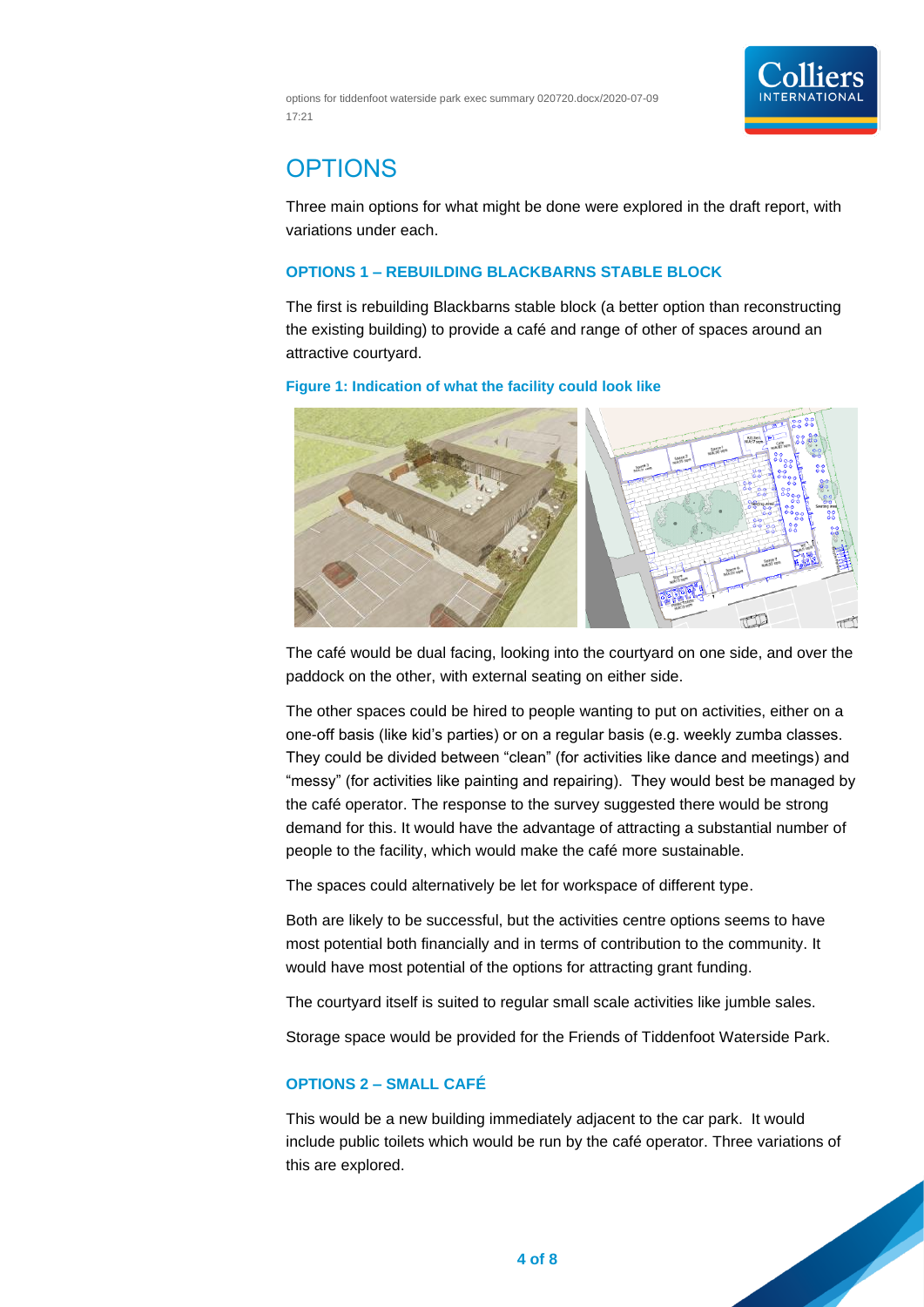

options for tiddenfoot waterside park exec summary 020720.docx/2020-07-09 17:21

- A kiosk without internal seating.
- A small café with internal seating.
- A small café with internal seating and a community events room.

**Figure 2: Indication of what the small café could look like**





This could be done using modular construction, made in a factory and transported to the site. [Figure 3](#page-4-0) is an example. This could cost substantially less, although the overall cost may not be much different to new building of lower specification, matching that of the modular form.

#### <span id="page-4-0"></span>**Figure 3: Modular Café at Forestry Commission Mallards Pike, Forest of Dean**



#### **OPTION 3: LARGER CAFÉ**

This would be a new building in the paddock. [Figure 4](#page-4-1) gives an idea of what it could look like.

<span id="page-4-1"></span>**Figure 4: Indication of what a larger café could look like**

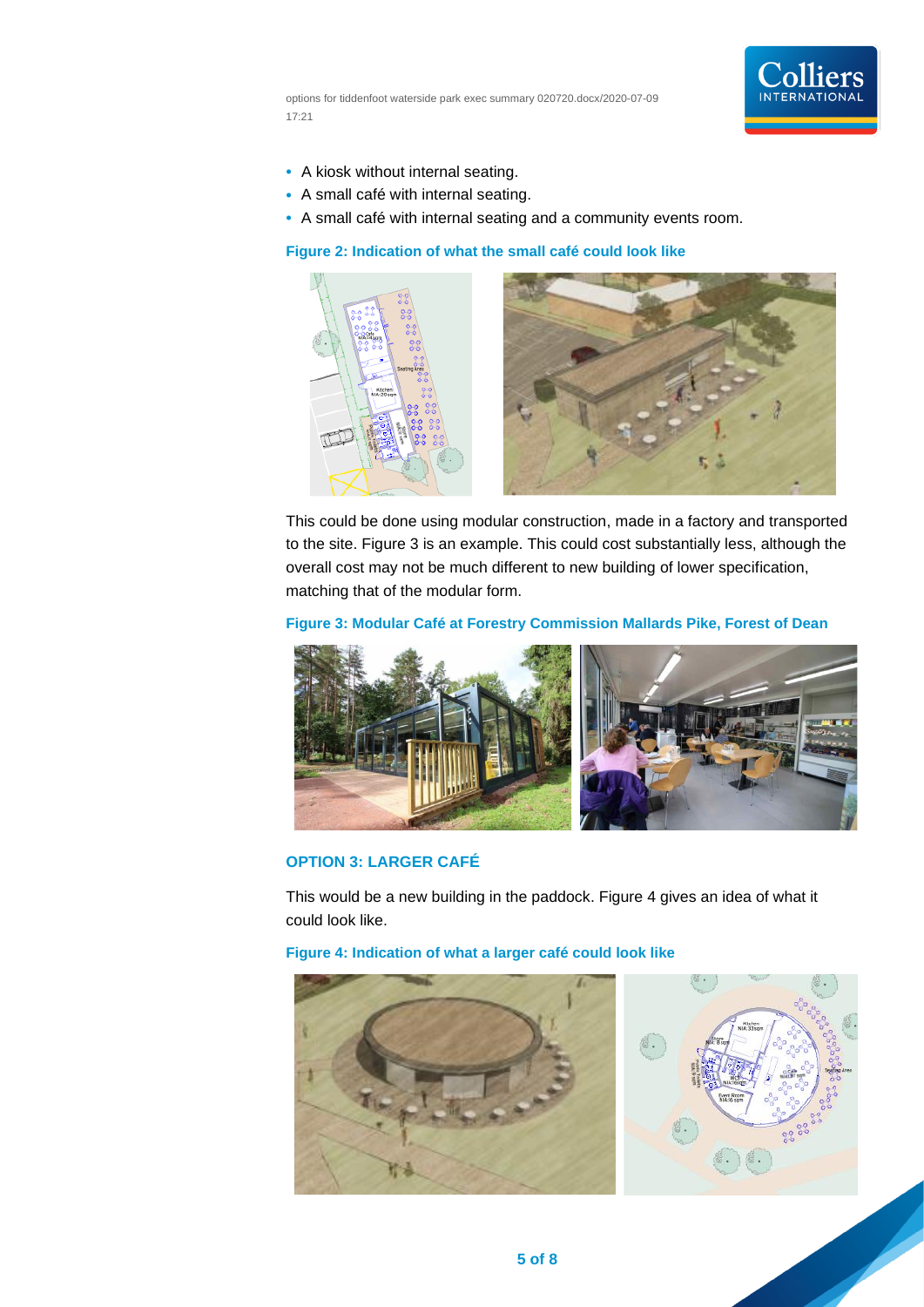

It could also be modular, but that would probably not be optimal from an architectural perspective in such a prominent location.

It is envisaged that, under any of the options, the property would be let to one or more organisations and they would pay rent. It may be preferable, given the uncertainty of how well they might do, for rent to be a base plus a percentage of turnover that escalates as turnover increases. That would make it more likely that the business is sustainable while giving CBC higher return should it do well.

[Figure 5](#page-5-0) summarises the options, with estimated  $cost<sup>1</sup>$  and rent estimates. Those shaded in grey have most potential in our opinion.

|                |                                                                            | <b>Construction Costs</b> |                 |                        |               |      |                              | Landlord                                   |                    |                                      |
|----------------|----------------------------------------------------------------------------|---------------------------|-----------------|------------------------|---------------|------|------------------------------|--------------------------------------------|--------------------|--------------------------------------|
|                | Option                                                                     | <b>GIA</b><br>$(sq \, m)$ | <b>Building</b> | Café<br><b>Fitting</b> | <b>Total</b>  | Rent | <b>Base Expected</b><br>Rent | costs & long<br>term<br>maintenance<br>15% | <b>Net</b><br>Rent | <b>Return</b><br>on<br><b>Invest</b> |
| 1a             | Rebuild stables as café<br>and activities centre                           | 285                       | £1,223k         |                        | £106k £1,329k | £30k | £45k                         | (E7k)                                      | £38k               | 2.9%                                 |
| 1 <sub>b</sub> | Rebuild stables as café<br>and lettable work units                         | 285                       | £1,228k         |                        | £132k £1,360k | £29k | £34k                         | (£5k)                                      | £29k               | 2.1%                                 |
| 2a             | Kiosk & Public Toilets.                                                    | 62                        | £309k           | £87k                   | £396k         | £7k  | £10k                         | (E2k)                                      | £9k                | 2.1%                                 |
|                | Kiosk & Public Toilets.<br><b>Modular or Lower</b><br><b>Specification</b> | 62                        |                 |                        | £289k         |      | £9k                          | (E1k)                                      | £8k                | 2.6%                                 |
| 2 <sub>b</sub> | Small Café & Public<br>Toilets.                                            | 102                       | £442k           | £97k                   | £539k         | £13k | £20k                         | (£3k)                                      | £17k               | 3.2%                                 |
|                | Small Café & Public<br>Toilets. Lower<br><b>Specification</b>              | 102                       | £314k           | £80k                   | £394k         | £11k | £17k                         | (£3k)                                      | £14k               | 3.7%                                 |
|                | Small Café & Public<br>Toilets. Modular                                    | 102                       | £361k           | £31k                   | £392k         | £11k | £17k                         | (E3k)                                      | £14k               | 3.7%                                 |
| 2c             | Small Café, Community<br>Room & Public Toilets                             | 132                       | £541k           | £106k                  | £647k         | £15k | £22k                         | (£3k)                                      | £19k               | 2.9%                                 |
|                | Small Café, Community<br>Room & Toilets Modular<br>or Lower Specification  | 132                       |                 |                        | £472k         | £12k | £18k                         | (£3k)                                      | £15k               | 3.2%                                 |
| 3              | Larger Café                                                                | 186                       | £769k           | £102k                  | £871k         | £24k | £36k                         | (£5k)                                      | £31k               | 3.5%                                 |

#### <span id="page-5-0"></span>**Figure 5: Summary of Options**

It would be sensible, at detailed planning stage, to obtain a quote from a supplier of modular buildings to compare with new build, if any of options 2 are selected.

Options 2 and 3 would allow the stables to be demolished and the car park extended, adding about 37 spaces. The estimated cost of that is c.£503,000.

The study considered the possibility of locating a café alongside the lake. A small café of similar size to option 2b might be possible on the west side.

<sup>1</sup> Provided by IKS, except for the modular options.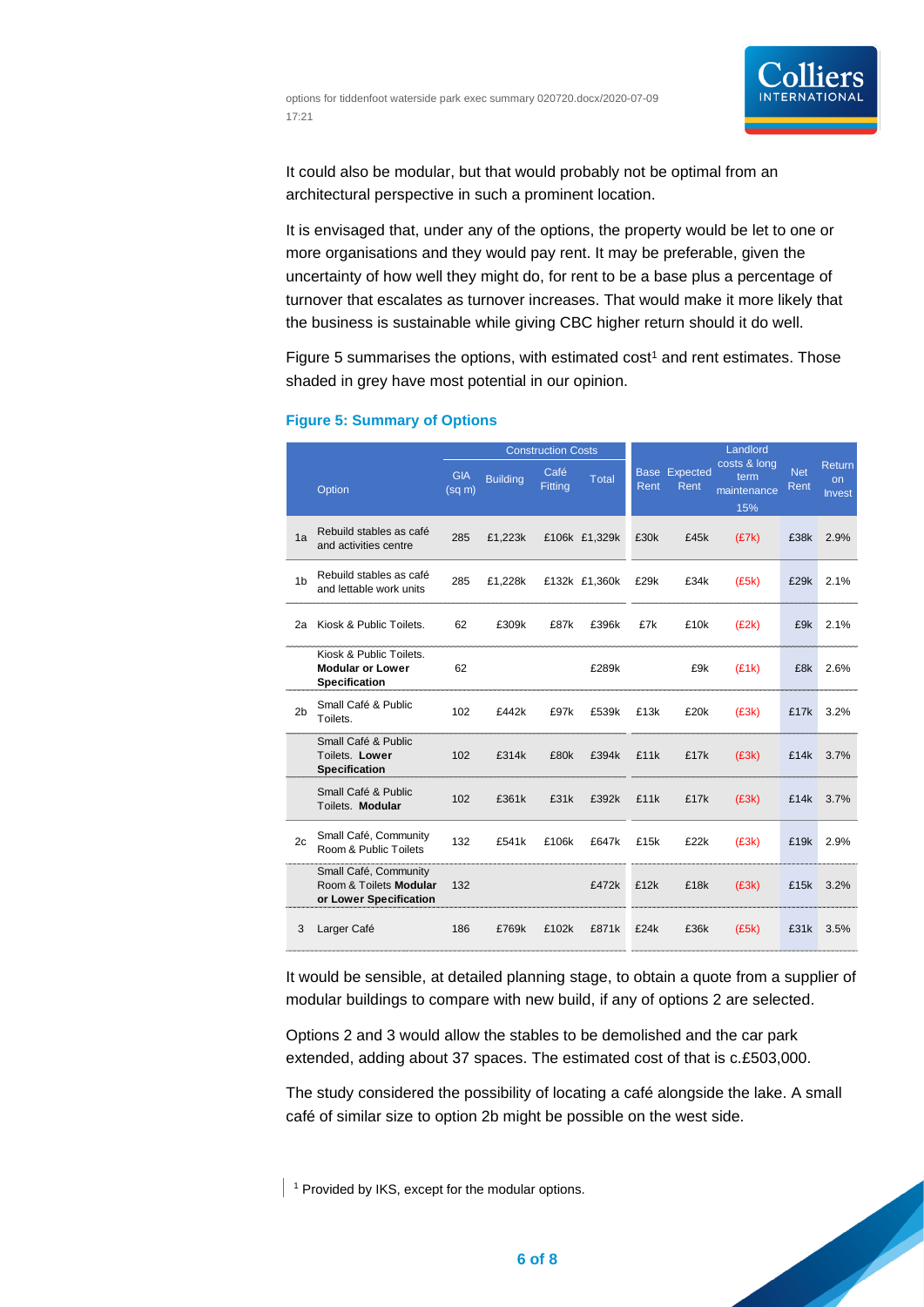



While there would be the advantage of views over the water, the site would be constrained and access difficult. There would be disturbance to wildlife and anglers and greater risk of vandalism. Location alongside the car park is considered better.

### MORE DETAILED OPTION

More work was done on Option 2c after the draft report, creating Option 2d. This extends the size of the community events room, which can also be used as overflow space when the café is busy.

#### **Figure 6: Option 2d: Café Plus Larger Community Events Room**





[Figure 7](#page-6-0) summarises the estimated cost and income from this approach.

#### <span id="page-6-0"></span>**Figure 7: Financial Implications**

|    | Construction Costs            |                      |                 |                        |                |      |                       | Landlord<br>costs & long   |                    | <b>Return</b><br>on.  |
|----|-------------------------------|----------------------|-----------------|------------------------|----------------|------|-----------------------|----------------------------|--------------------|-----------------------|
|    | Option                        | <b>GIA</b><br>(sq m) | <b>Building</b> | Café<br><b>Fitting</b> | <b>Total</b>   | Rent | Base Expected<br>Rent | term<br>maintenance<br>15% | <b>Net</b><br>Rent | <b>Invest</b><br>ment |
| 2d | Large Events Room<br>Car Park | 158                  | £630k<br>£503k  | £116k                  | £746k<br>£503k | £16k | £24k                  | (E4k)                      | £20k               | 2.7%                  |
|    | Total Scheme:                 |                      | £1.133k         | £116k                  | £1.249k        | £16k | £24k                  | (E4k)                      | £20k               | 1.6%                  |